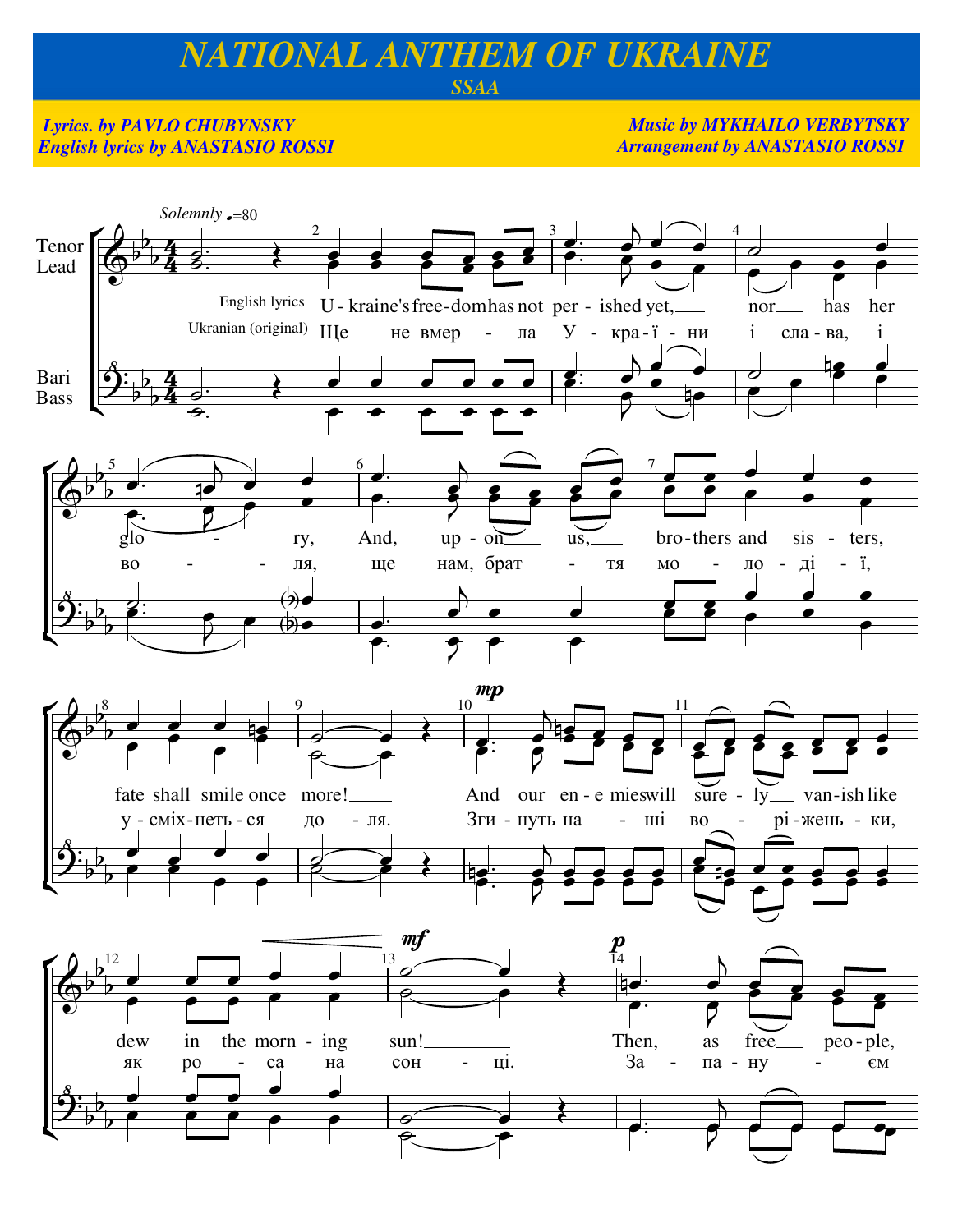**National Anthem of Ukraine**